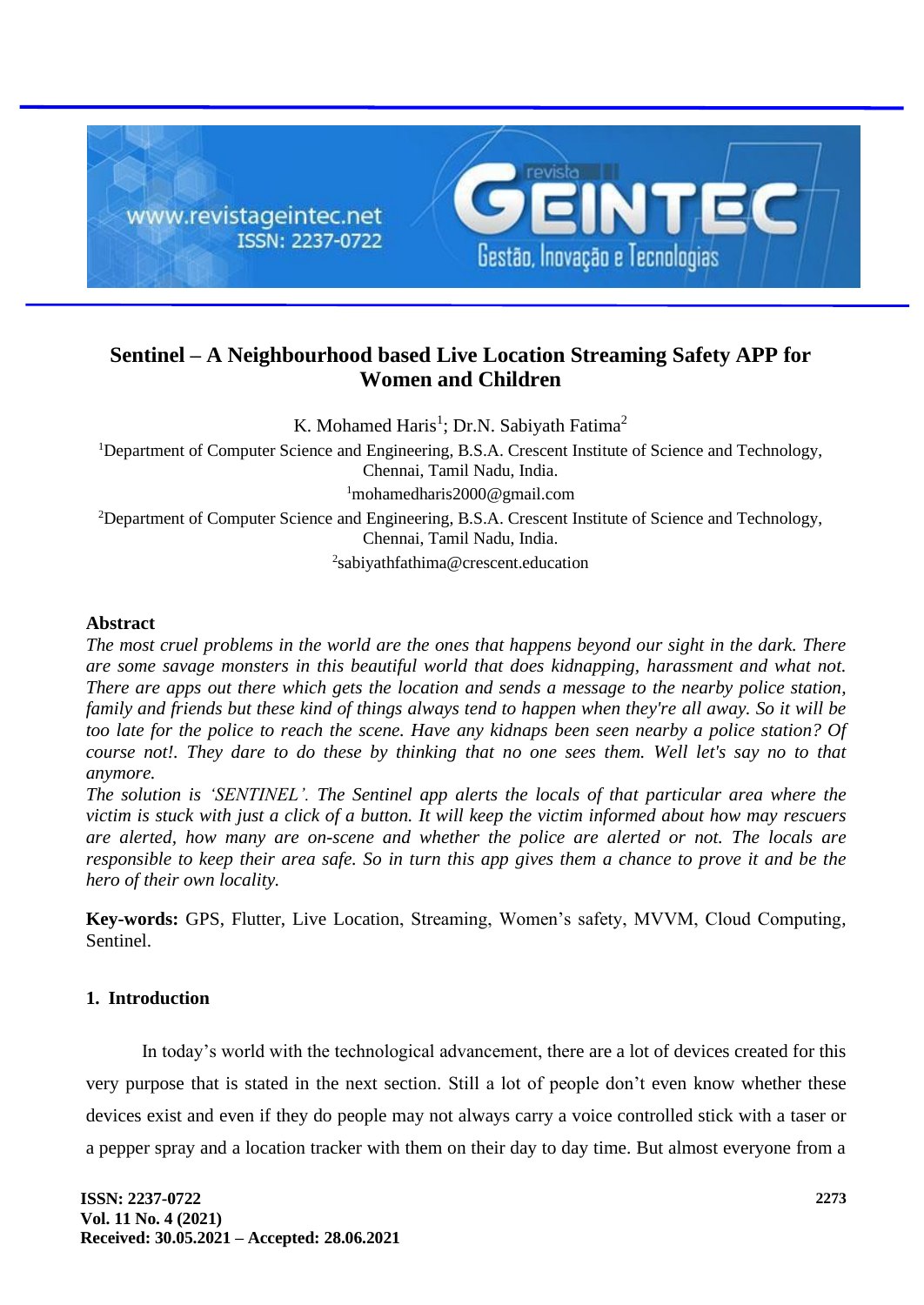5 year old child to a 70 year old men and women has a mobile device and they know how to use a app in these days.

Being this as the advantage, instead of creating more gadgets, there should be more apps that has an easy interface for everyone to use. Sentinel app is created for this very purpose. Within just a click of a button everyone in the surrounding is alerted and real-time location will be sent along with a map of live tracking movements.

According to the Annual National Crime Record Bureau's (NCRB) Crimes against Women (2019) dataset released on 29th September 2020. The dataset is altered to get the total crimes that was against women on the mentioned year, it is clear that, there were a total of 4,67,882 crime cases against women registered in India and there were averagely 16133.86 crimes were happening against women. The crime rate shows an increase of 7.3% from the predecessor year(2018 – 3,78,236 cases). The registered crime per lakh women population is 62.4 in 2019 whereas in 2018 it was 58.8.

By using Sentinel Application, majority of the cases can be averted, since 47.6% of the cases are filed on assault, rape, kidnapping and abduction of women.

## **2. Related Works**

Dongare Uma et al., [1] proposed a voice activated app to send a message of the victim's location in a latitude and longitude format and also limited only to the pre-saved contacts and then be notified whether the messages are delivered to those pre-saved contacts or not. The audio recorder records for a period of five minutes after the activation of the app as an evidence. The victim can also make voice calls from their contact list. The limitations are (i) the spoken keyword converted into text may or may not match the saved keyword. Victim will be in high anxiety at that moment and there are chance that their voice may be shaky and might not return the correct keyword. (ii) The message is delivered only to the registered contacts and these things tend to happen when they are away. (iii) say if the victim is hiding from the criminals and tries to say the voice activation keyword, the victim can be identified of their hidden location by the criminals.

Magesh Kumar.S et al., [2] proposed an app called IPROB which is activated when the mobile recognizes the shake that is set to a predefined threshold. The app then starts recording the audio. An notification is sent to the victim itself, if that is left unresponsive only then the app sends the location in a latitude and longitude format to the pre-set emergency contacts. When the alert is triggered, the guardian's phone then repeats an continuous alert of "YOUR CHILD IS IN TROUBLE PLZ HELP… PLZ HELP…". If the guardian's phone is set to silent, it automatically overrides to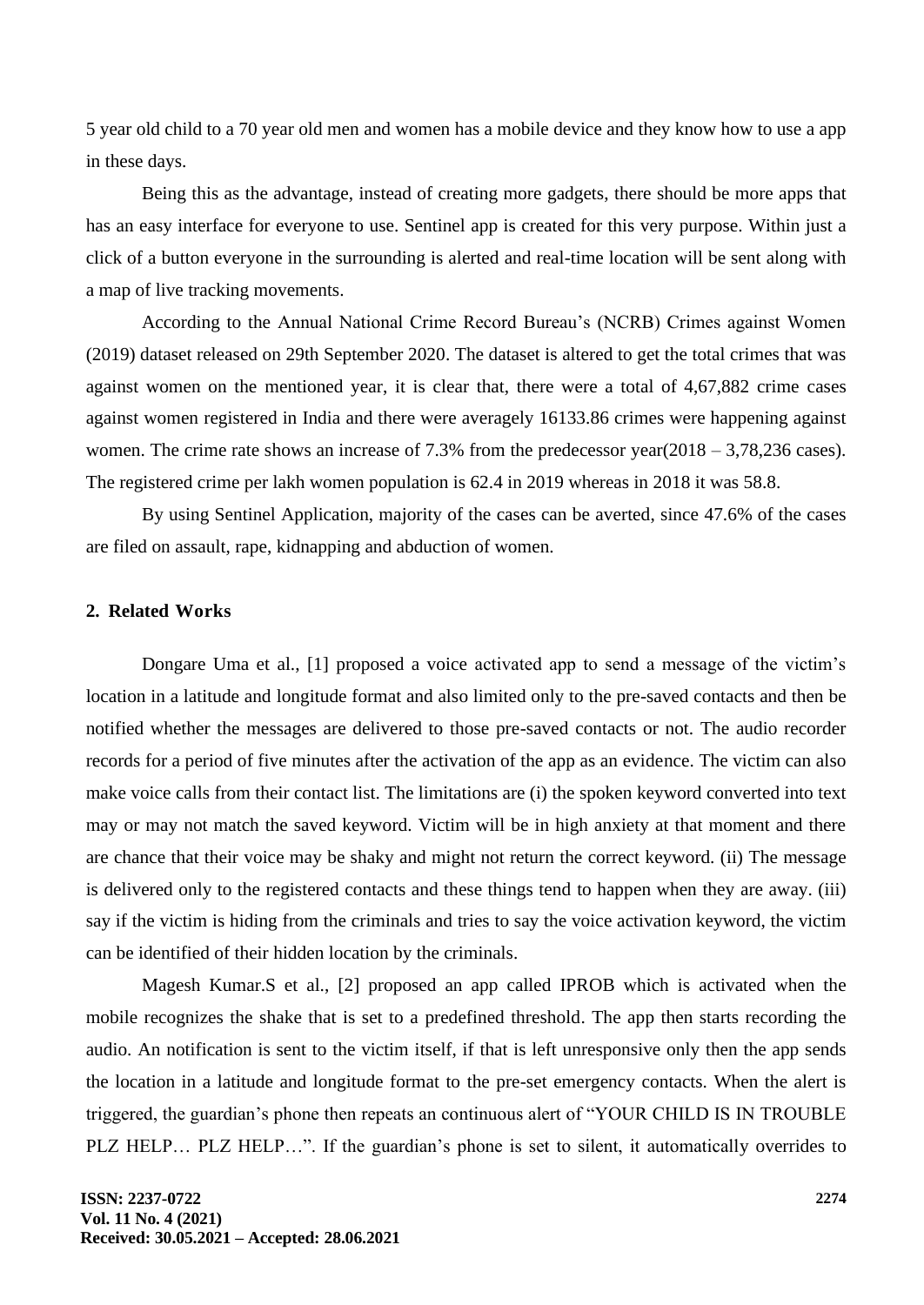general mode for the alert. If the guardian confirms, then the emergency services are contacted and it contacts the victim's devices and sets to speakerphone mode. The limitation are (i) the app sends the location as a message by using a network provider and cannot be streamed as a live location. (ii) If the victim is hiding from the criminals and starts an alert, the app will compromise the victim's position by enabling to speakerphone when guardian responds.

Vaijayanti Pawar et al., [3] proposed an app called SCIWARS - Spy Camera Identification and Women Attack Rescue System. It has two modules. The first one is when an infrared ray is identified, the user is then notified and it is up to the user to file an complaint or not. The second one is when the victim continuously presses a button then a message of their location in a latitude and longitude format is sent to the pre-saved contacts only. The app then starts capturing images for 45 seconds and is stored in the phone's storage for evidence. The limitations are (i) the alert message is sent only to the registered contacts. (ii) No matter how secretly the app saves the image files in the phone's storage, if the app's data is cleared, all of the related files to the app will be deleted so the evidence will be lost.

Bhaskar Kamal Baishya [4] proposed an app to provide security. It has 2 modules. The first module works when the victim presses the SOS button, the app then sends a message of their location only to the pre-saved contacts. The second one is integrated with microcontroller for the safety of belongings and senior citizens. If the microcontroller detects an unusual activity, the app then notifies the user and if the user responds, an alert is triggered. If the user does not respond under the defined time interval, then an automatic message is sent to interrupt the microcontroller for an alarm. The limitation is that the app sends a message with latitude and longitude only for the registered contacts yet again.

Dr. Sridhar Mandapati et al., [5] proposed an app called ISafe App. When an alert is triggered, the app then sends a message of their location in a google map link format to the pre-saved contacts only. The app also has audio, video calls, first-aid help, fake call options. It also has a option to send audio – video recording via email (or) gmail if in case the user is not in a position to be able to speak about their situation. The limitations are that (i) it sends a location with a google Map link and is redirected to the map only with the last known location of the user and (ii) We cannot expect people to check their emails at times like these and even if they do, the victim will be unknown to the status of the email whether the email has been read or not and whether the help on the way or not.

S. Juhitha et al., [6] proposed an app that is activated when the mobile device is shaken to a specific frequency or by long pressing the lower volume button, then an alert with the location is sent to the pre-saved contacts as a SMS and a call is made to the master contact. If the emergency contact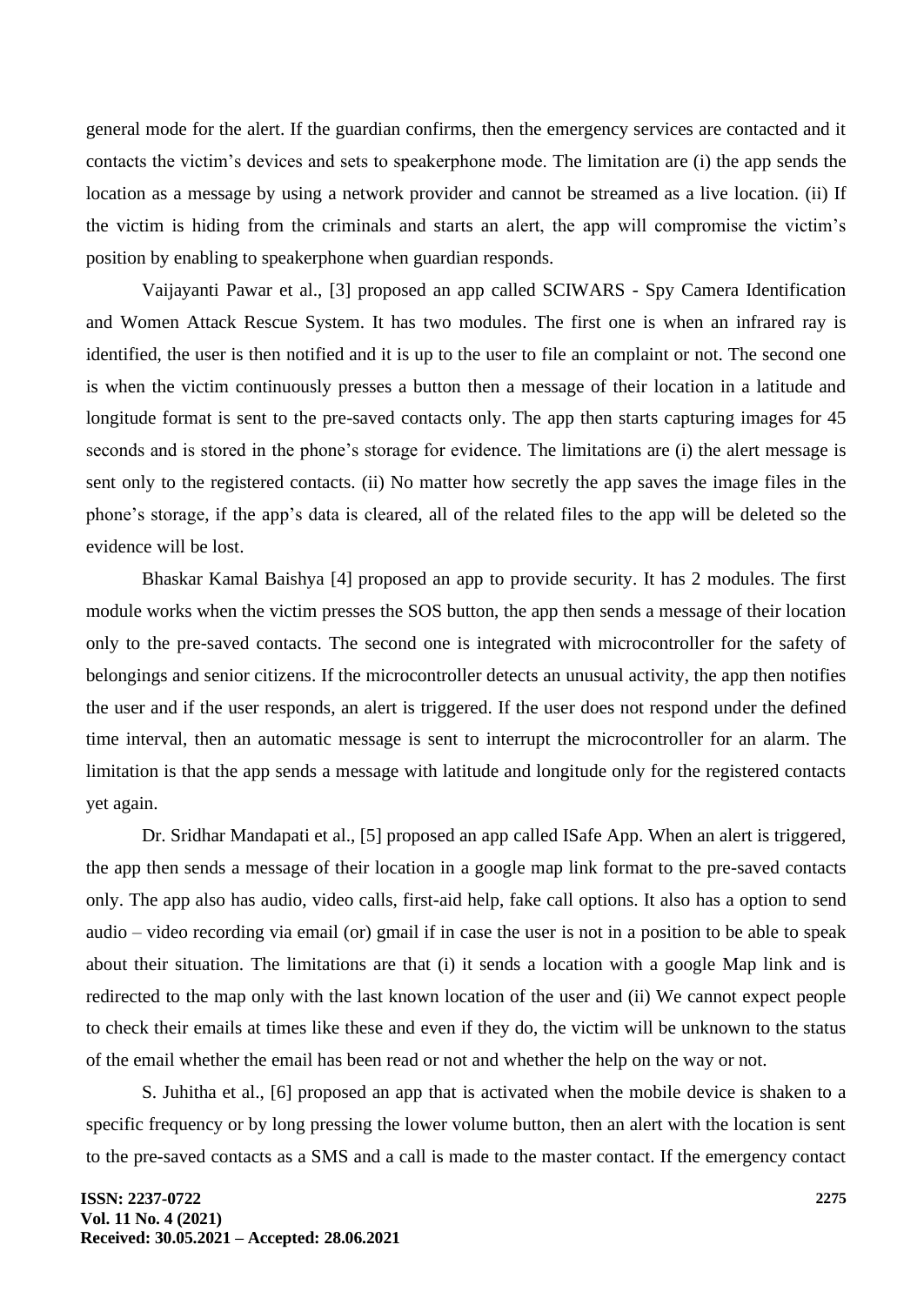person has the same app, they can monitor the victim's location. The limitation is that it can alert only the pre saved emergency contacts.

Sakthi Prabha R [7] modeled a device which is activated with a press of a button. After activation, it sends a message of the victim's location in latitude and longitude format to the presaved emergency contacts which is stored in the microcontroller. The location will be updated after every while with a delay set on the microcontroller. The limitation here is yet again the alert is sent only to the pre-registered emergency contacts.

Dantu Sai Prashanth et al., [8] proposed an app that is activated when an SOS button is pressed. After activation, an alert is sent to the pre-saved contacts with a map navigation. The app also provides option to call services, first aid information and emergency helpline numbers and a chat channel called pubnub. The limitation are: (i) the app sends alert only to the pre saved emergency contacts with location updates. (ii) the victim will not be in a position to chat with other people at the time of distress.

Dhruv Chand et al., [9] proposed an app called Women's Safety App which is activated either by shaking the phone or by pressing the panic button. Then a message of the location of the victim along with their contact details is sent to the pre – saved contacts and the police. The limitations are (i) the message only contains the current location and is not updated. (ii) These things tend to happen away from police stations so there will be a delay no matter what, to reach the scene and that delay might cost a life.

Ravi Sekhar Yarrabothu et al., [10] proposed an app named Abhaya which is activated with a click of a button. After activation, a message with the current location of the victim is sent to the pre – saved contacts as a google map link. The app then sends this message after every little while as set on the timer. The limitation is that we cannot expect the guardian to close the map and re-open it with every updated location message received and also the alert is yet again sent only to the emergency contacts.

Abhijeet Paradkar et al., [11] proposed a prototype-only system called All in One Intelligent System. This system can either be developed as a Arduino board or as an Application. It has features such as voice recording, GSM, Taser for Self – defense, intrusion detection, SOS button for the alert to the pre-saved contacts, Screaming Alarm, Video Recording. The limitations is that it alerts only the registered emergency contacts.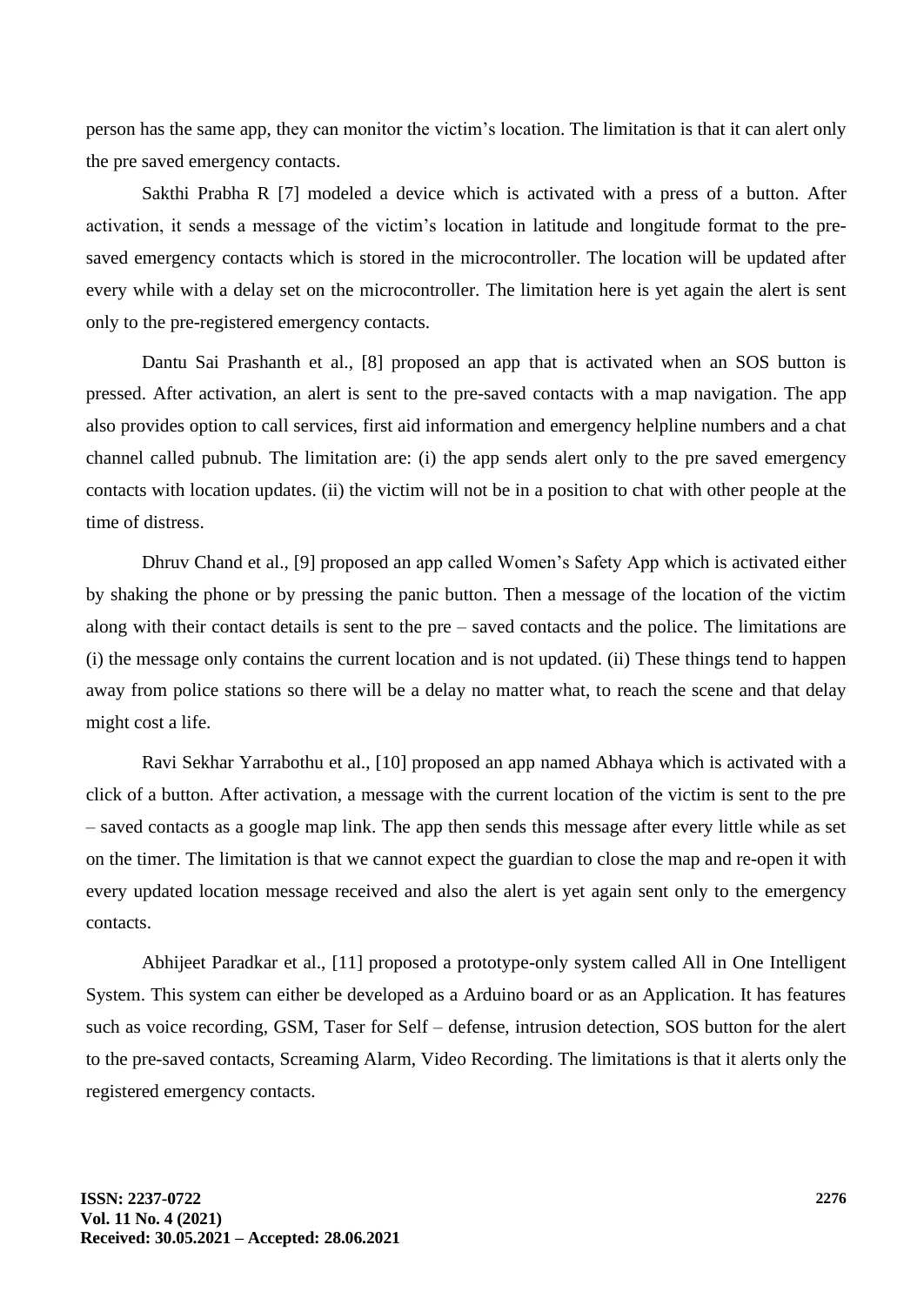N.L. Vamsi Priya. K et al., [12] proposed a gadget for the safety of women. The gadget is activated with a press of a button. It can be worn as a band or a watch. When activated, a SMS is sent to the pre-saved emergency contacts and also to the police. The limitations are (i) the location is shared only with police and registered emergency contacts so there will be delay to reach the scene as there are 8 out of 10 chances they are far away from the victim, (ii) the location is sent is only with the last current location, no dynamic location updates are done.

R.R. Khandoker et al., [13] proposed an app called Lifecraft. It is activated either with voice or by a click of button. After activation, it sends a SMS with the victim's location to the pre-defined contacts only and also starts a recording to keep it as a evidence stored in the phone's storage. The message will be repeated to the pre-saved contacts for every 5 minutes with location update. It also shows the victims, a safe zone and it also provides offline mode. The limitations are (i) the SMS with location is sent only to the pre-saved contacts. (ii) The SMS with the location is updated only for every 5 minutes which is a huge delay. (iii) The apps suggested safe zone cannot be trusted as these kind of criminal activities takes place mostly on the non-suspect areas.

N. Islam et al., [14] proposed an gadget with three button embedded on it. The three buttons is for different purposes each. First button is, when the victim is facing eve-teasing, then the module will get the current location and will send them as a SMS to the pre-saved contacts. While the other two buttons, functions the same way but the purpose are different. One is for when victim got snatched while the other is for when the user got kidnapped. The limitations are: (i) it is not feasible for the victim to have this gadget with themselves every day. (ii) The three separate buttons which basically does the same function will not be of great help to the victim. It will just put the victim in a dilemma in the distress moment.

B. Vijaylashmi et al., [15] proposed a prototype with both hardware and software involved. The hardware part monitors the change in body temperature, accelerometer, pressure sensor through an ADC. If any of these are abnormal or if the emergency button is pressed, the speech circuit will be activated to emit a loud noise and prepares a Taser to attack the criminal with for self-defense. It also sends the location as an SMS to police control room and to pre-saved contacts on the microcontroller. It is trackable using google maps. The limitations are: (i) making a loud noise is not of any good to the victim if the potential crime scene is happening somewhere deserted place where most of the cases takes place usually. (ii) The location message are forwarded to the police and pre-saved contacts and this kind of crimes always tends to happen far away from any known people and the police.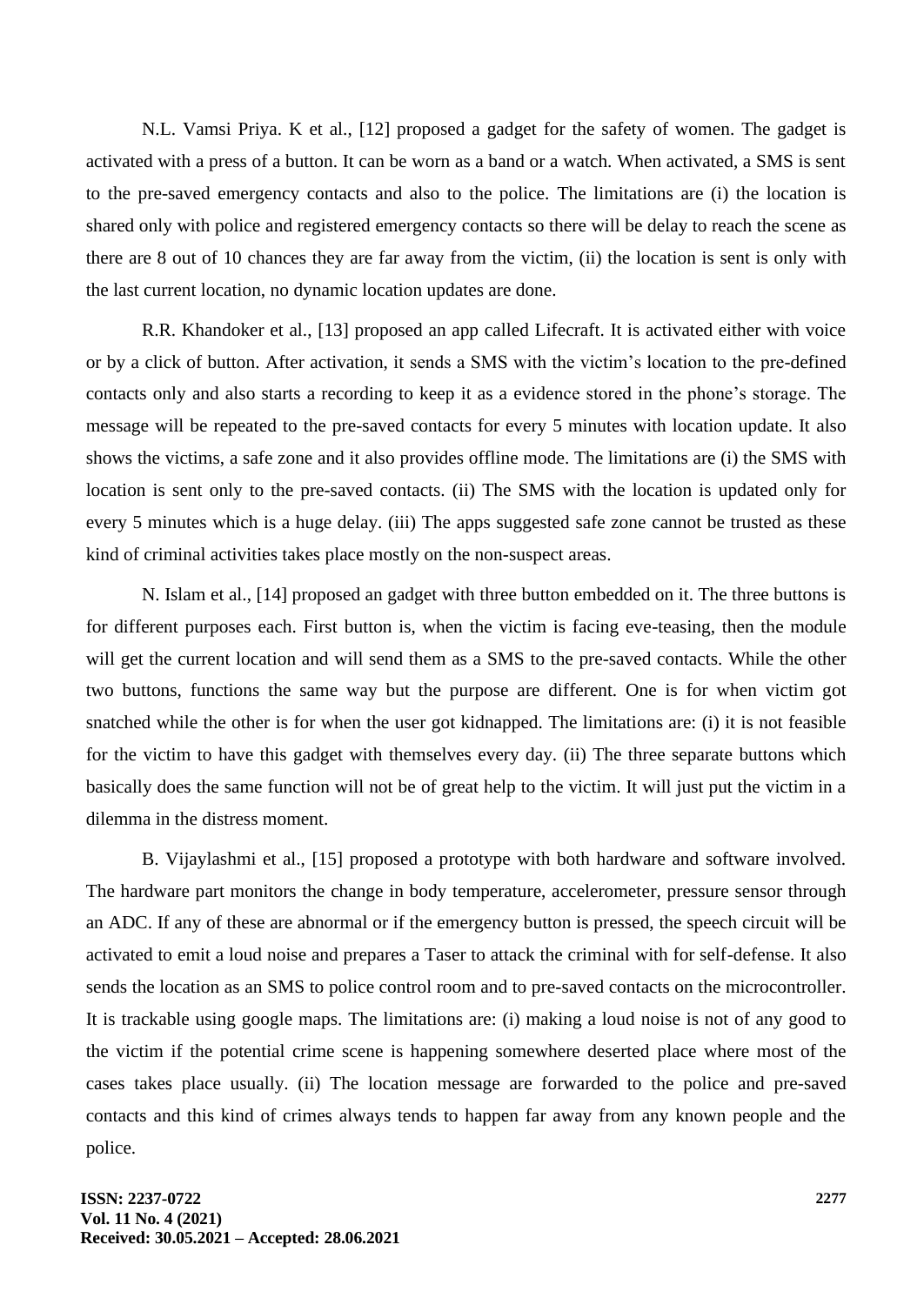#### **3. Proposed Methodology**

This mobile app proposes a location streaming system based on the current neighborhood where the victim is stuck so that they can get help as soon as possible. It has features like showing the user whether there is an internet connection or not with respective screens, the app will not use any sound so that the victim can be stealthy. The help is just a button away. All that user have to do is press a button at the time of distress, then a horde of people will be alerted around the neighborhood with the victim's details on their screen like name, contact, and their current live location. When a sentinel has reached the scene or nearby the victim, their details will also be collected as a proof. The victim can summon as many sentinels as they need. Sentinels are alerted until the victim decides to turn off the alert.

#### **A. Database Architecture**

The database has three collections as shown in Fig.1 under which there will be documents which will have fields. The collections are areas, records and users.

The users collection will hold every registered user unique id as documents and each of those documents will have details like name, contact and home location as fields respective of those users.

The victim module begins with a registration if the user is a member or login if the user already exists. The user will be presented with a screen with a alert button which is the home page of the app. In times of distress, the victim can just press the button to summon sentinels in their current area locality. The screen shows the victim with how many sentinels have been notified.

When the victim decides to end their alert call, the victim should press the cancel button then the app would ask the victim to enter their passcode that only they knew when they registered. If the passcode matches the alert will end. The areas collection will hold areas as the documents and each of these areas will hold details like alert ID, help, victim's Latitude and Longitude, victim's Location, victim Mobile Number, victim Name and their unique ID as fields.

The records collection will again hold areas as the documents and each of these areas will hold map of alerts under each map, there will be a record of how many people reached the scene, who reached the scene and the victim Name with their unique ID as fields.

- The users collection are responsible for the collection of users registered.
- The areas collection are responsible to continuously check for an alert call and to hold the alert details.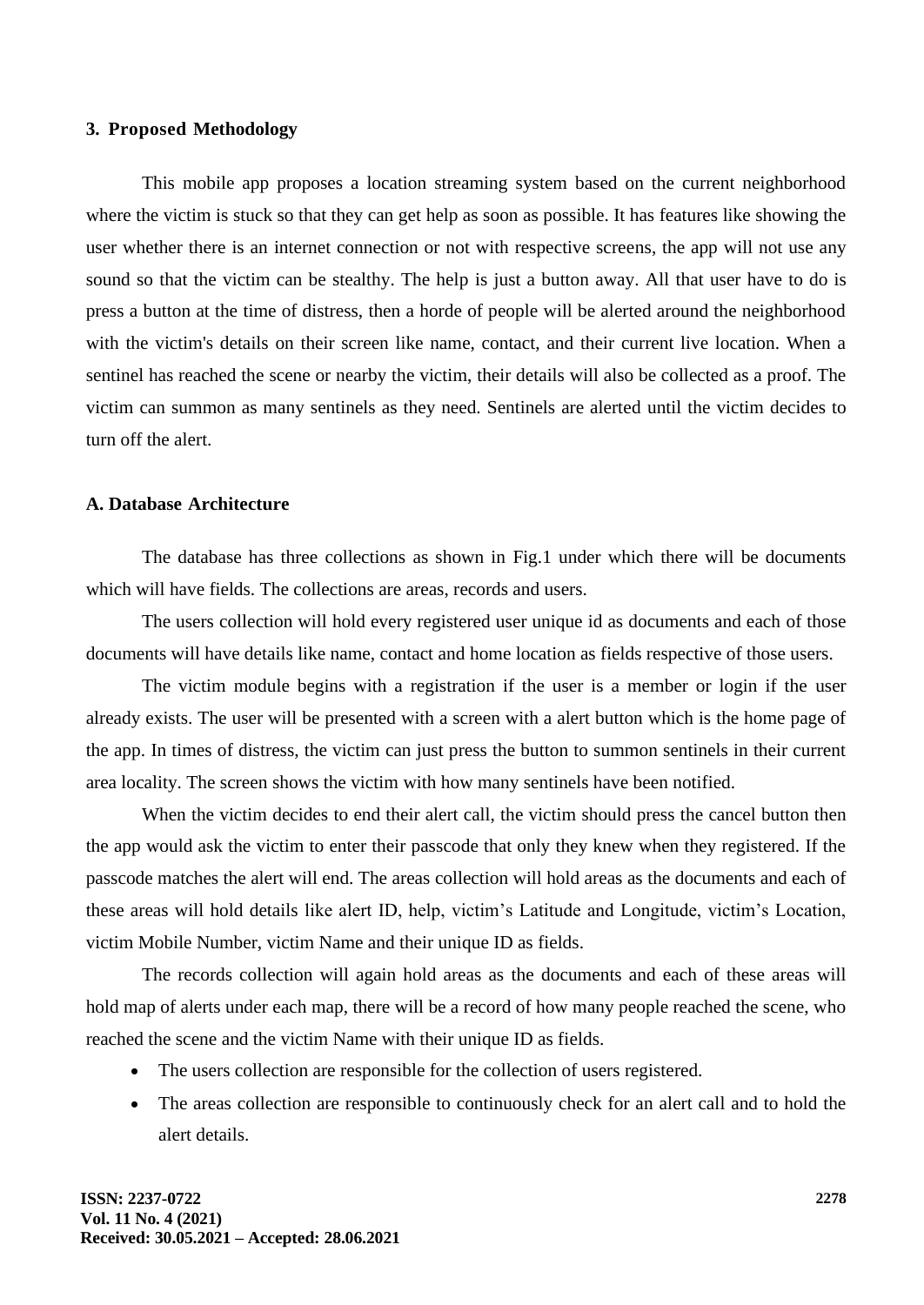The records collection are responsible for holding the data on who have reached the scene as a proof for future investigation.

| Users |          |        |  |  |  |
|-------|----------|--------|--|--|--|
| uuid  | name     | string |  |  |  |
|       | contact  | string |  |  |  |
|       | home     | string |  |  |  |
|       | location | string |  |  |  |

|  | Fig. 1 - Database Architecture of Sentinel App |  |
|--|------------------------------------------------|--|

| Records |        |                        |           |              |  |  |
|---------|--------|------------------------|-----------|--------------|--|--|
| areas   | alerts | Map(alert<br>1,alert2) | count     | string       |  |  |
|         |        |                        | sentinels | map(id1,id2) |  |  |
|         |        |                        | victim    | string       |  |  |
|         |        |                        | victimUID | string       |  |  |

| Areas |                |        |  |  |
|-------|----------------|--------|--|--|
| areas | alertId        |        |  |  |
|       | help           | bool   |  |  |
|       | victimLat      | string |  |  |
|       | victimLong     | string |  |  |
|       | victimLocation | string |  |  |
|       | victimMobile   | string |  |  |
|       | victimName     | string |  |  |
|       | victimUID      | string |  |  |

# **B. Module Description**

The Sentinel App consists of two modules victim module and sentinel module depending on the access rights of the individual operating.

The users of the application must always create an account prior as soon as the app is downloaded so that they can use the app with just a click of a button at the times of emergency.

The app also supports google signup feature so that the new users can sign up quickly and use it right away at the times of distress.

1. *Victim module:* The victim module as shown in Fig.2 begins with a registration if the user is a member or login if the user already exists. The user will be presented with a screen with a alert button which is the home page of the app. In times of distress, the victim can just press the button to summon sentinels in their current area locality. The screen shows the victim with how many sentinels have been notified. When the victim decides to end their alert call, the victim should press the cancel button then the app would ask the victim to enter their passcode that only they knew when they registered. If the passcode matches, the alert will end. The app targets everyone in the local where the distress signal is from, to maximize the probability of chance of survival and also to get as many helping minds together to save the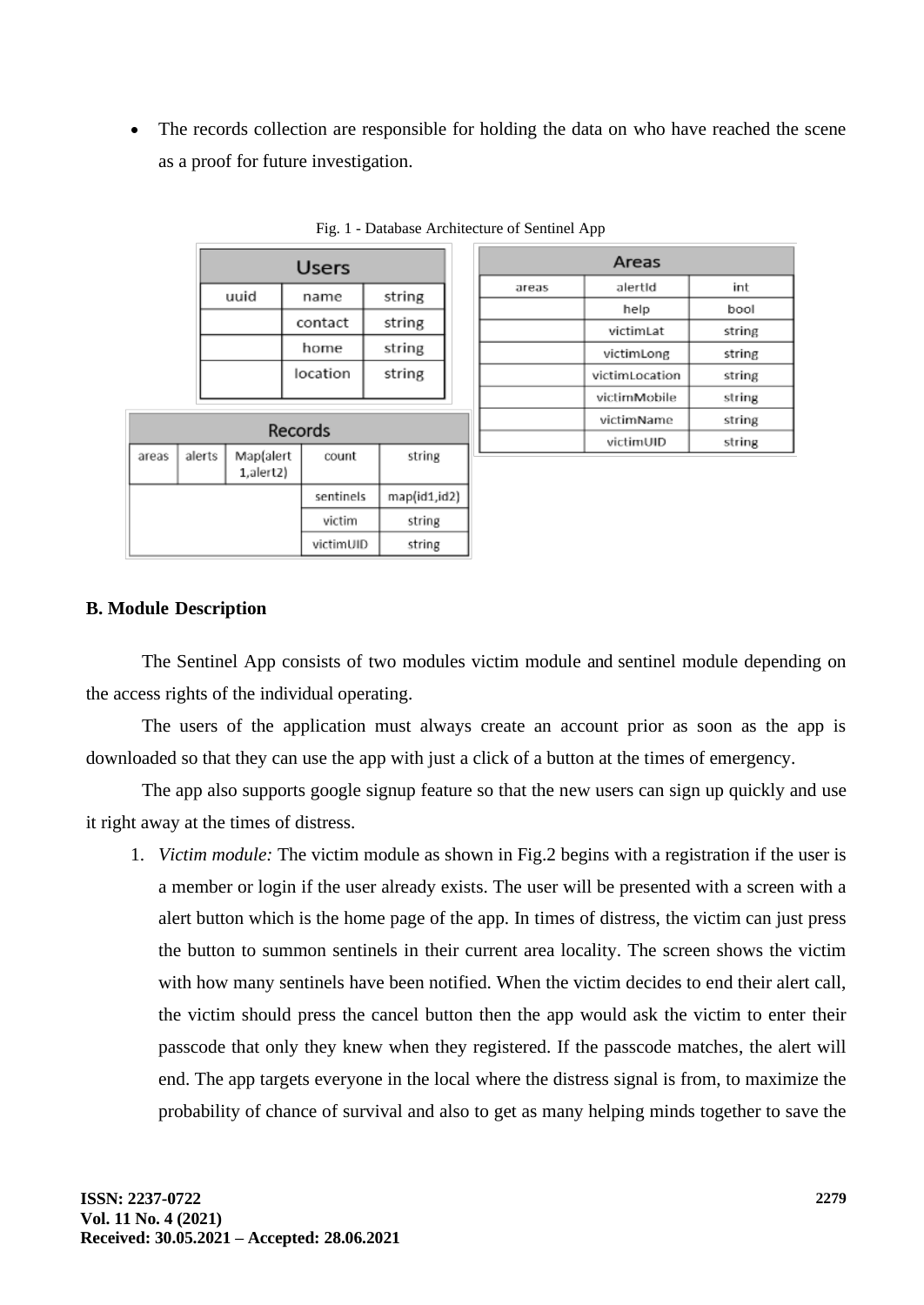potential victim. The victim can decide when to stop the distress signal, as a certain amount of people gathered at the scene.



2. *Sentinel module:* The sentinel module as shown in Fig.3 begins with the same registration or login and will be presented with the same home page as victim because one cannot be labelled that they will be victim or sentinel, anyone might need help in these days. So, when a victim alerts the surrounding, the sentinel will then be displayed with the alert screen containing the victim's Name and victim's Contact along with their live tracked location in a in-built map button. When the sentinel presses Go to Maps Button, the sentinel is then redirected to the map screen with a location pin on both the victim's and Sentinel's current location. The location is updated for every 5 seconds.



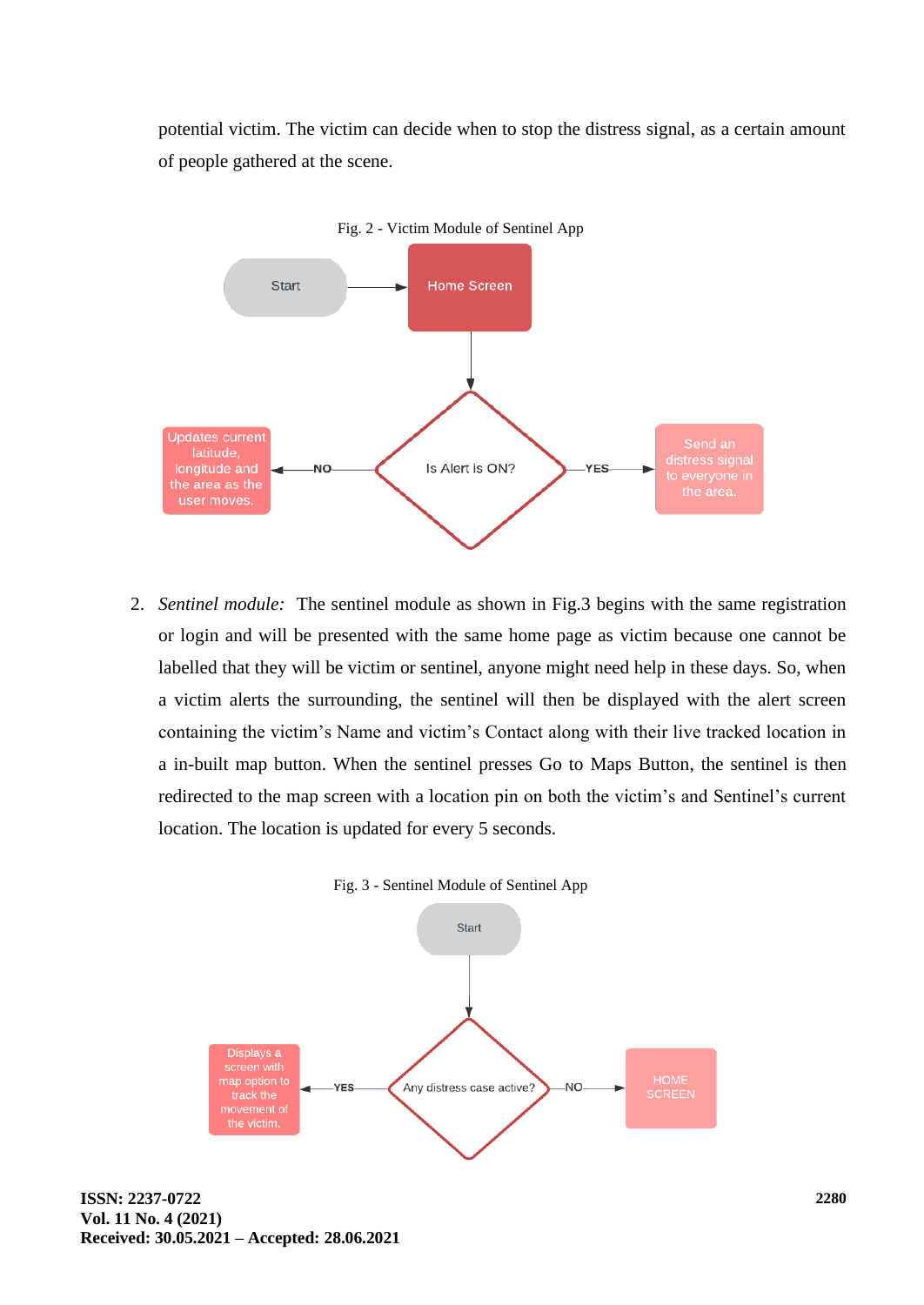The following Fig.4 shows the entire function of the sentinel application on how it switches to victim module and sentinel module when the necessary condition is met or by the user action.



Fig. 4 - Workflow of Sentinel App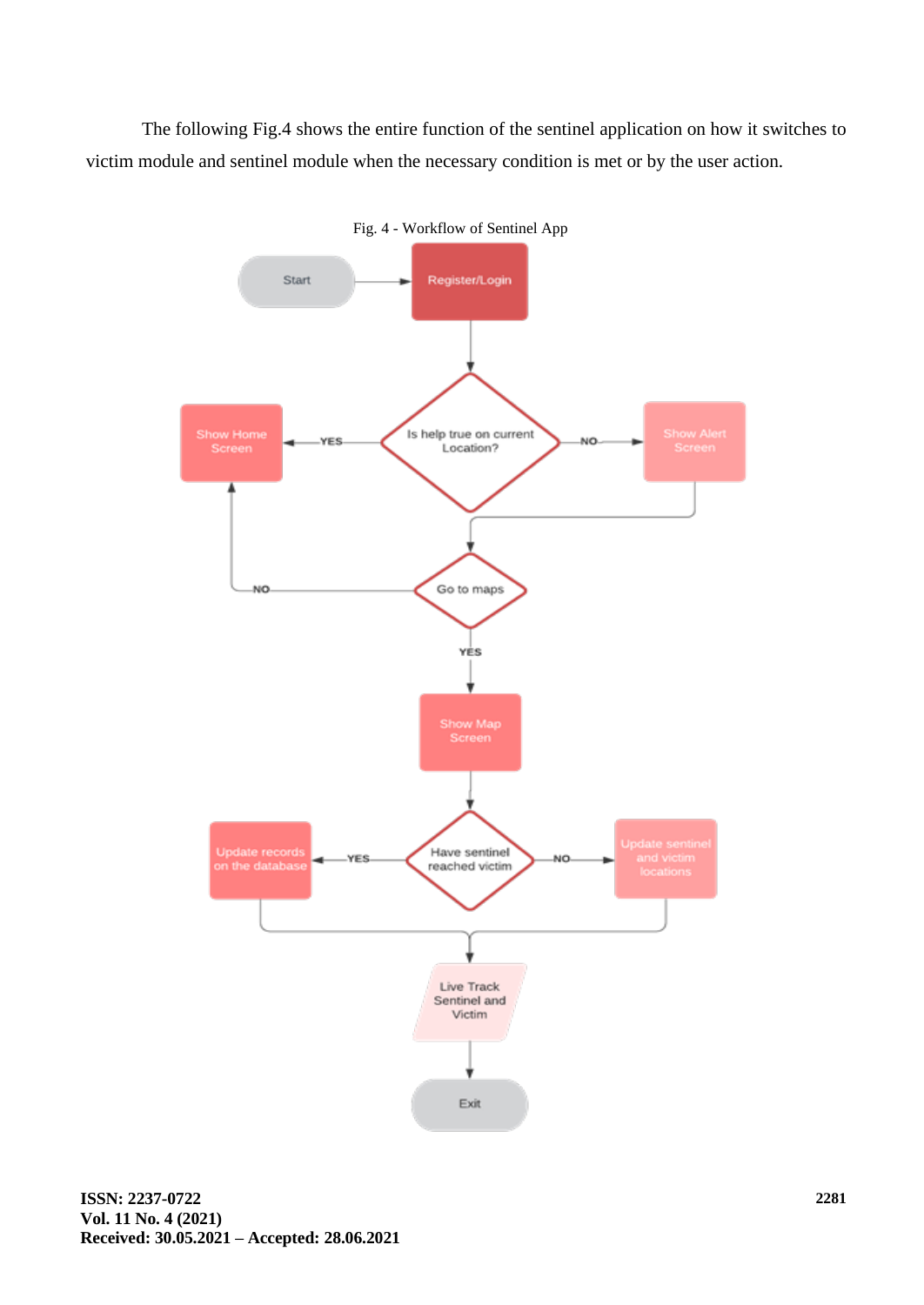## **4. Working**

The application starts with the splash screen when opened. The app shows the next screen accordingly as it suits the below test cases:

Case 1: If a new user opens the app for the first time and will be presented with an opening screen as shown in fig 5 and they can redirect to the Sign Up page as shown in fig 6 where they can register themselves by providing their name, emergency contact number (preferably the personal number), email, password, passcode and their current location will be tracked automatically as their home. Then if the user presses the register button, the app then registers the user in the firebase database and then redirects them to the home page.



Fig. 5 - Onboarding Screen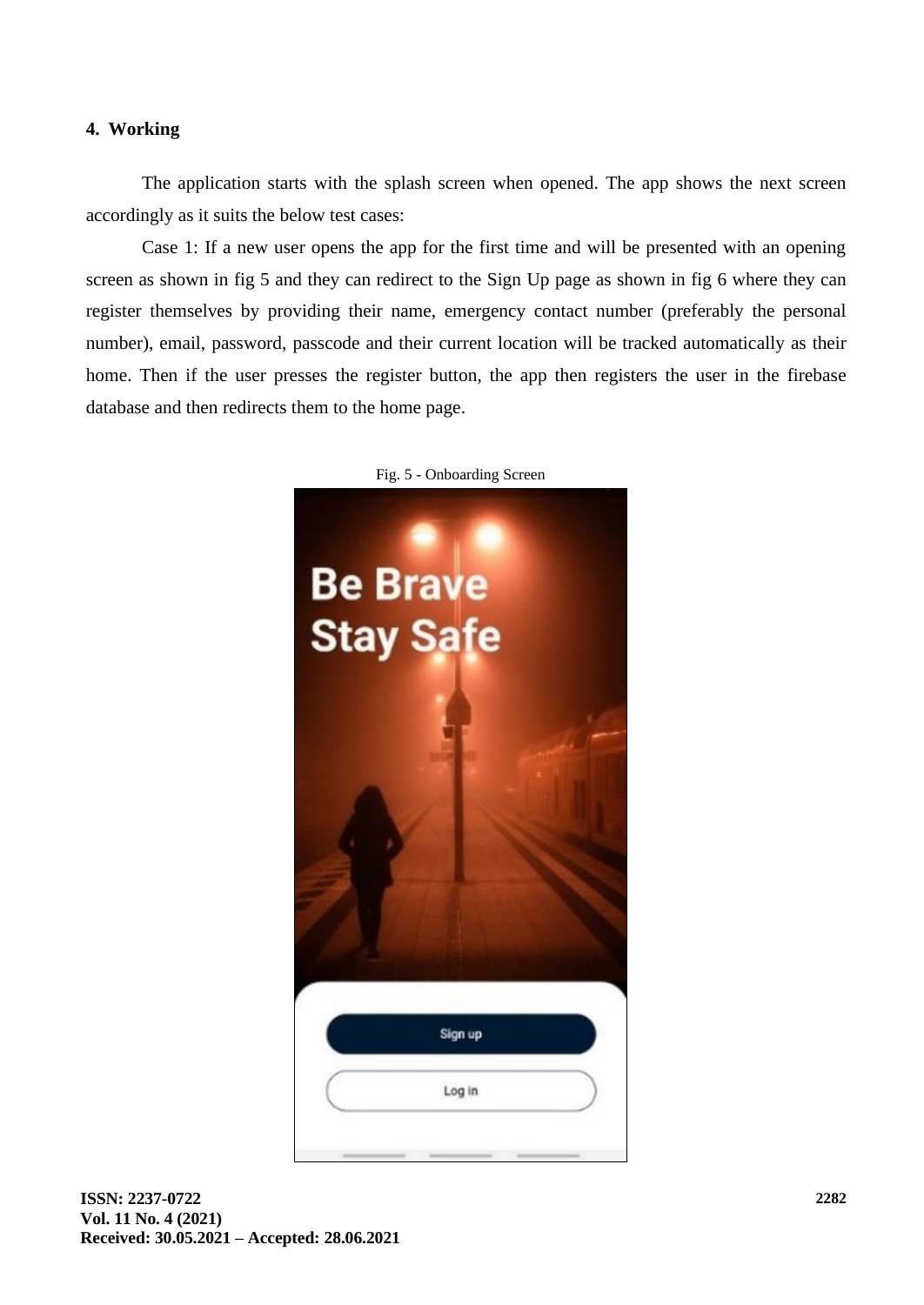|               | Sign Up                               |  |
|---------------|---------------------------------------|--|
| Name          |                                       |  |
| Your name     |                                       |  |
| Email         |                                       |  |
|               | Your email address                    |  |
| Password      |                                       |  |
|               | At least 6 characters                 |  |
| Mobile Number |                                       |  |
|               | +91 - Your mobile number              |  |
| Passcode      |                                       |  |
|               | Your Secret Passcode                  |  |
| Locality      |                                       |  |
|               | Your Location will be auto - detected |  |
|               |                                       |  |
|               |                                       |  |
|               | Register!                             |  |
|               |                                       |  |

Fig. 6 - Sign Up Screen

Case 2: If a user is already a member and opens the app after installing, the user can be navigate to login page as shown in fig 7 and sign-in by using their email and password. The app then validates the user and will redirect the user to the home page only if the given details are valid.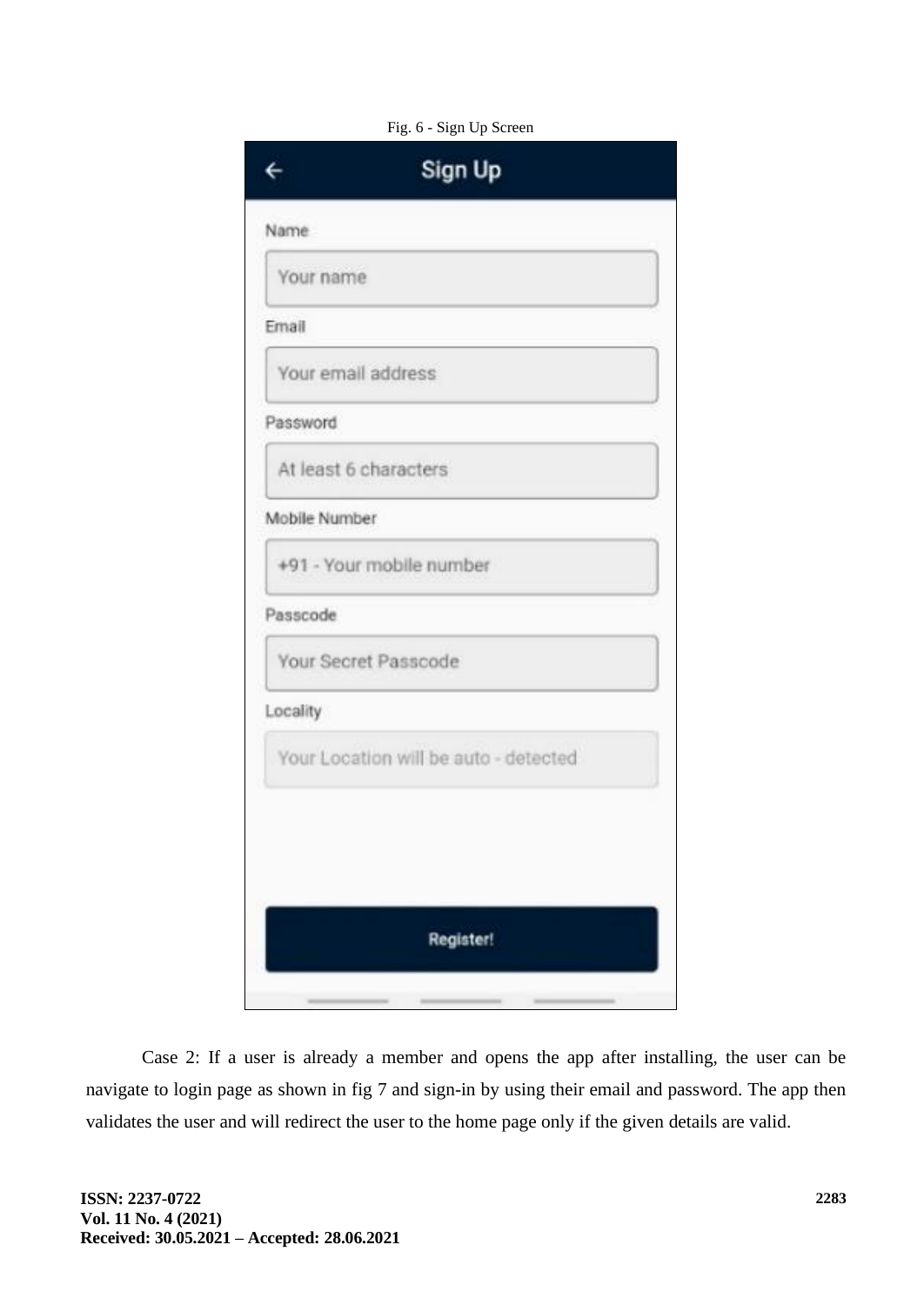

Case 3: If the user is already logged in and closed the app, and if they try to reopen it later, the app will then automatically log them into the home page as shown in fig 8.

**ISSN: 2237-0722 Vol. 11 No. 4 (2021) Received: 30.05.2021 – Accepted: 28.06.2021**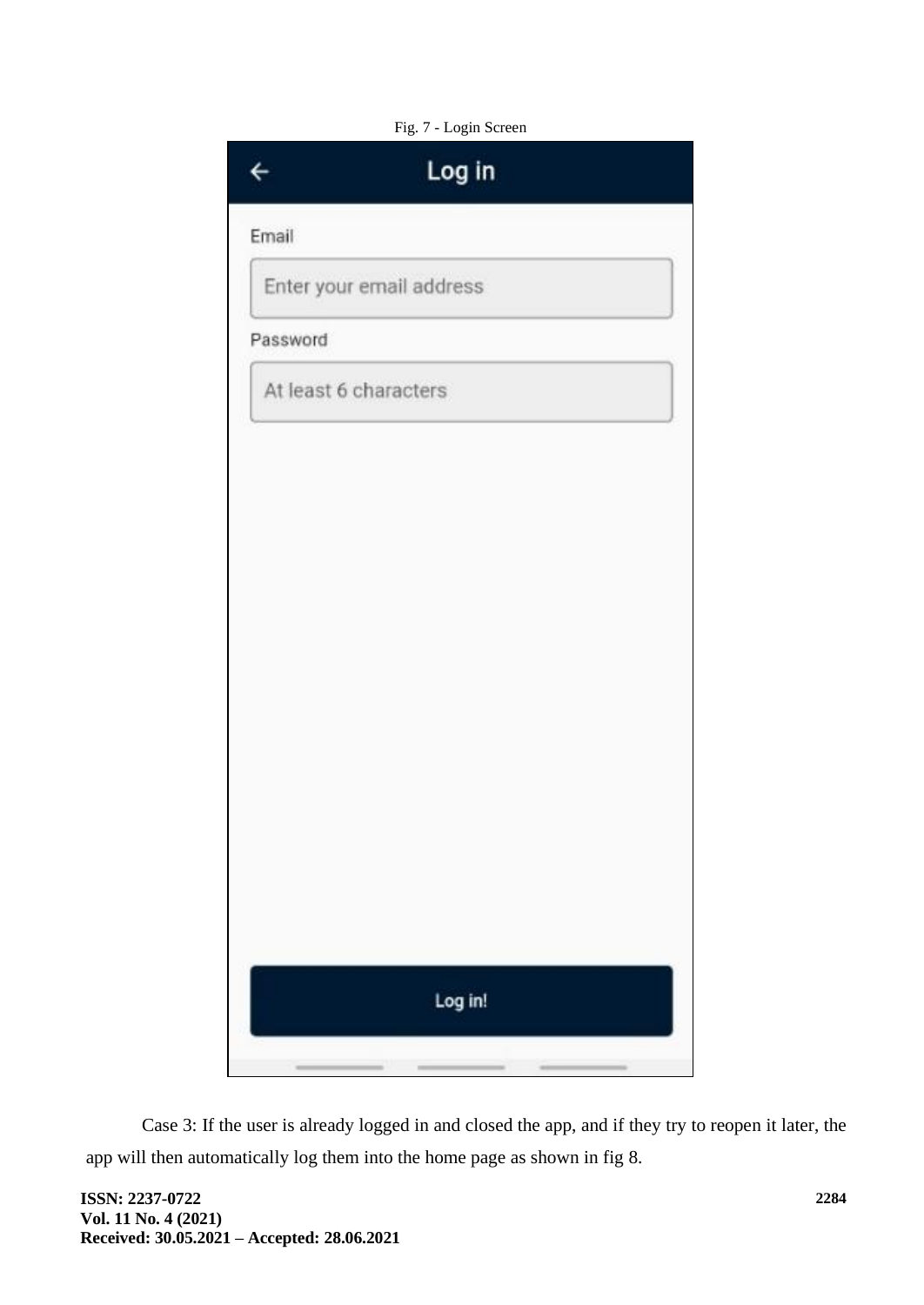

Case 4: If the user is at trouble and presses the alert button, the home screen will then show how many sentinels are notified and along with a cancel button to diffuse the alert. In order to diffuse the alert, the user must enter their passcode to verify and stop the alert as shown in the fig 9 and fig 10.

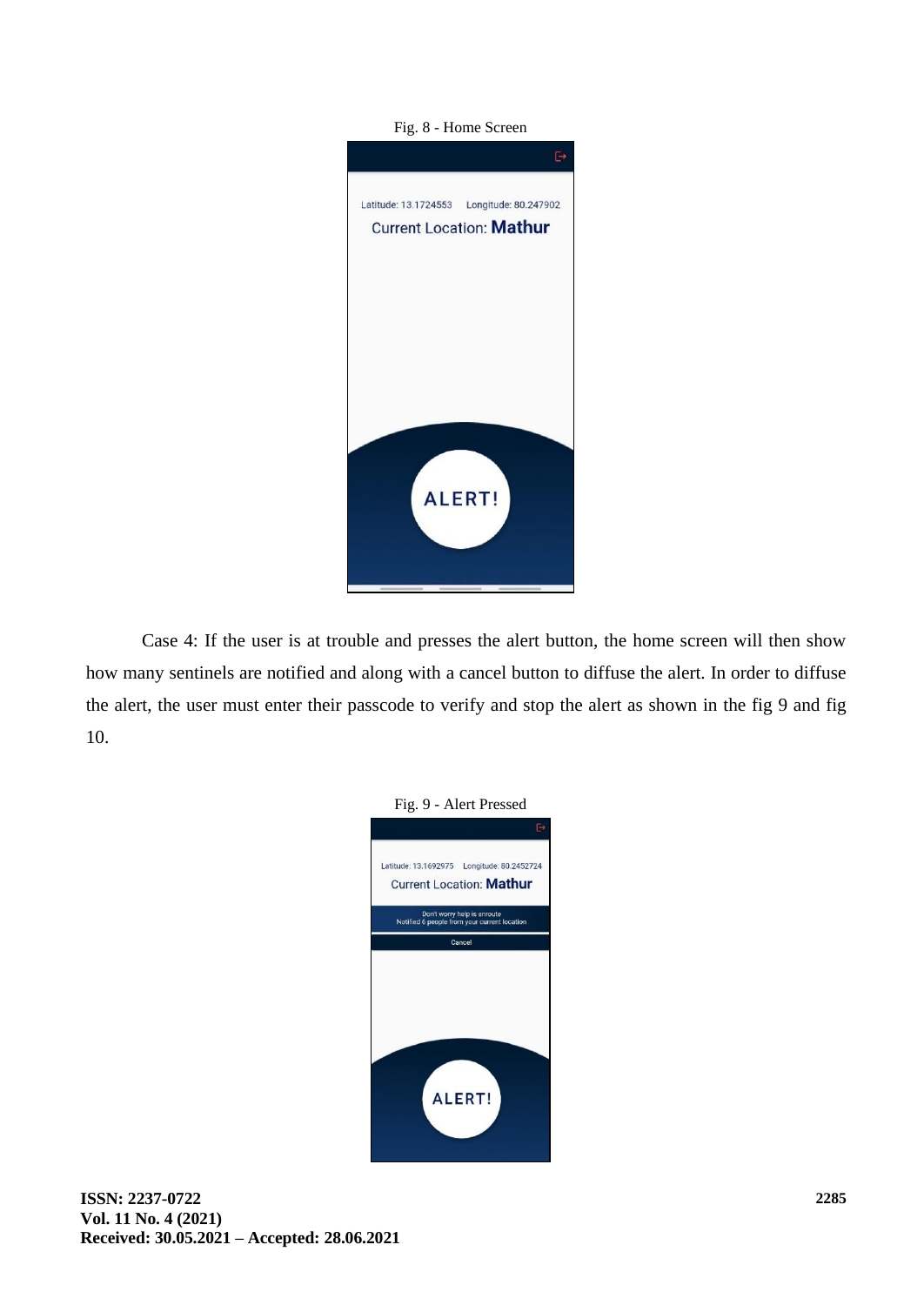#### Fig. 10 - Passcode Modal Sheet

| Latitude: 13.1693008    Longitude: 80.2452773<br><b>Current Location: Mathur</b> |
|----------------------------------------------------------------------------------|
| Don't worry help is enroute<br>Notified 6 people from your current location      |
| Cancel                                                                           |
|                                                                                  |
| $\times$                                                                         |
| Enter your passcode:                                                             |
| 123123                                                                           |
| Kill the Alert!                                                                  |
|                                                                                  |

Case 5: If the user is already logged in and if any victim in their home location is at trouble, no matter where the victim is from, the app will alert everyone in that specific location and will redirect them to the alert screen (as shown in fig 11).

| Fig. 11 - Alert Screen                                                                                                                                                                                                                                                                                                                                                                                                                                                                                                                                                                                                                                                                                                                                                                                                                                                                                                                                                 |  |  |  |  |
|------------------------------------------------------------------------------------------------------------------------------------------------------------------------------------------------------------------------------------------------------------------------------------------------------------------------------------------------------------------------------------------------------------------------------------------------------------------------------------------------------------------------------------------------------------------------------------------------------------------------------------------------------------------------------------------------------------------------------------------------------------------------------------------------------------------------------------------------------------------------------------------------------------------------------------------------------------------------|--|--|--|--|
| <b>Alert! Threat Imminent</b>                                                                                                                                                                                                                                                                                                                                                                                                                                                                                                                                                                                                                                                                                                                                                                                                                                                                                                                                          |  |  |  |  |
| <b>Name: Gwen</b>                                                                                                                                                                                                                                                                                                                                                                                                                                                                                                                                                                                                                                                                                                                                                                                                                                                                                                                                                      |  |  |  |  |
| <b>Contact: 7401529298</b>                                                                                                                                                                                                                                                                                                                                                                                                                                                                                                                                                                                                                                                                                                                                                                                                                                                                                                                                             |  |  |  |  |
| Location: mathur                                                                                                                                                                                                                                                                                                                                                                                                                                                                                                                                                                                                                                                                                                                                                                                                                                                                                                                                                       |  |  |  |  |
| Latitude: 13.1693008    Longitude: 80.245275                                                                                                                                                                                                                                                                                                                                                                                                                                                                                                                                                                                                                                                                                                                                                                                                                                                                                                                           |  |  |  |  |
|                                                                                                                                                                                                                                                                                                                                                                                                                                                                                                                                                                                                                                                                                                                                                                                                                                                                                                                                                                        |  |  |  |  |
|                                                                                                                                                                                                                                                                                                                                                                                                                                                                                                                                                                                                                                                                                                                                                                                                                                                                                                                                                                        |  |  |  |  |
|                                                                                                                                                                                                                                                                                                                                                                                                                                                                                                                                                                                                                                                                                                                                                                                                                                                                                                                                                                        |  |  |  |  |
|                                                                                                                                                                                                                                                                                                                                                                                                                                                                                                                                                                                                                                                                                                                                                                                                                                                                                                                                                                        |  |  |  |  |
|                                                                                                                                                                                                                                                                                                                                                                                                                                                                                                                                                                                                                                                                                                                                                                                                                                                                                                                                                                        |  |  |  |  |
|                                                                                                                                                                                                                                                                                                                                                                                                                                                                                                                                                                                                                                                                                                                                                                                                                                                                                                                                                                        |  |  |  |  |
|                                                                                                                                                                                                                                                                                                                                                                                                                                                                                                                                                                                                                                                                                                                                                                                                                                                                                                                                                                        |  |  |  |  |
| Save a life, intervene a Threat                                                                                                                                                                                                                                                                                                                                                                                                                                                                                                                                                                                                                                                                                                                                                                                                                                                                                                                                        |  |  |  |  |
| <b>Go to Maps</b>                                                                                                                                                                                                                                                                                                                                                                                                                                                                                                                                                                                                                                                                                                                                                                                                                                                                                                                                                      |  |  |  |  |
| Sit this out                                                                                                                                                                                                                                                                                                                                                                                                                                                                                                                                                                                                                                                                                                                                                                                                                                                                                                                                                           |  |  |  |  |
| $\frac{1}{2}$<br>$\frac{1}{2} \left( \frac{1}{2} \right)^2 \left( \frac{1}{2} \right)^2 \left( \frac{1}{2} \right)^2 \left( \frac{1}{2} \right)^2 \left( \frac{1}{2} \right)^2 \left( \frac{1}{2} \right)^2 \left( \frac{1}{2} \right)^2 \left( \frac{1}{2} \right)^2 \left( \frac{1}{2} \right)^2 \left( \frac{1}{2} \right)^2 \left( \frac{1}{2} \right)^2 \left( \frac{1}{2} \right)^2 \left( \frac{1}{2} \right)^2 \left( \frac{1}{2} \right)^2 \left( \frac{1}{2} \right)^2 \left($<br>$\frac{1}{2} \left( \frac{1}{2} \right) \left( \frac{1}{2} \right) \left( \frac{1}{2} \right) \left( \frac{1}{2} \right) \left( \frac{1}{2} \right) \left( \frac{1}{2} \right) \left( \frac{1}{2} \right) \left( \frac{1}{2} \right) \left( \frac{1}{2} \right) \left( \frac{1}{2} \right) \left( \frac{1}{2} \right) \left( \frac{1}{2} \right) \left( \frac{1}{2} \right) \left( \frac{1}{2} \right) \left( \frac{1}{2} \right) \left( \frac{1}{2} \right) \left( \frac$ |  |  |  |  |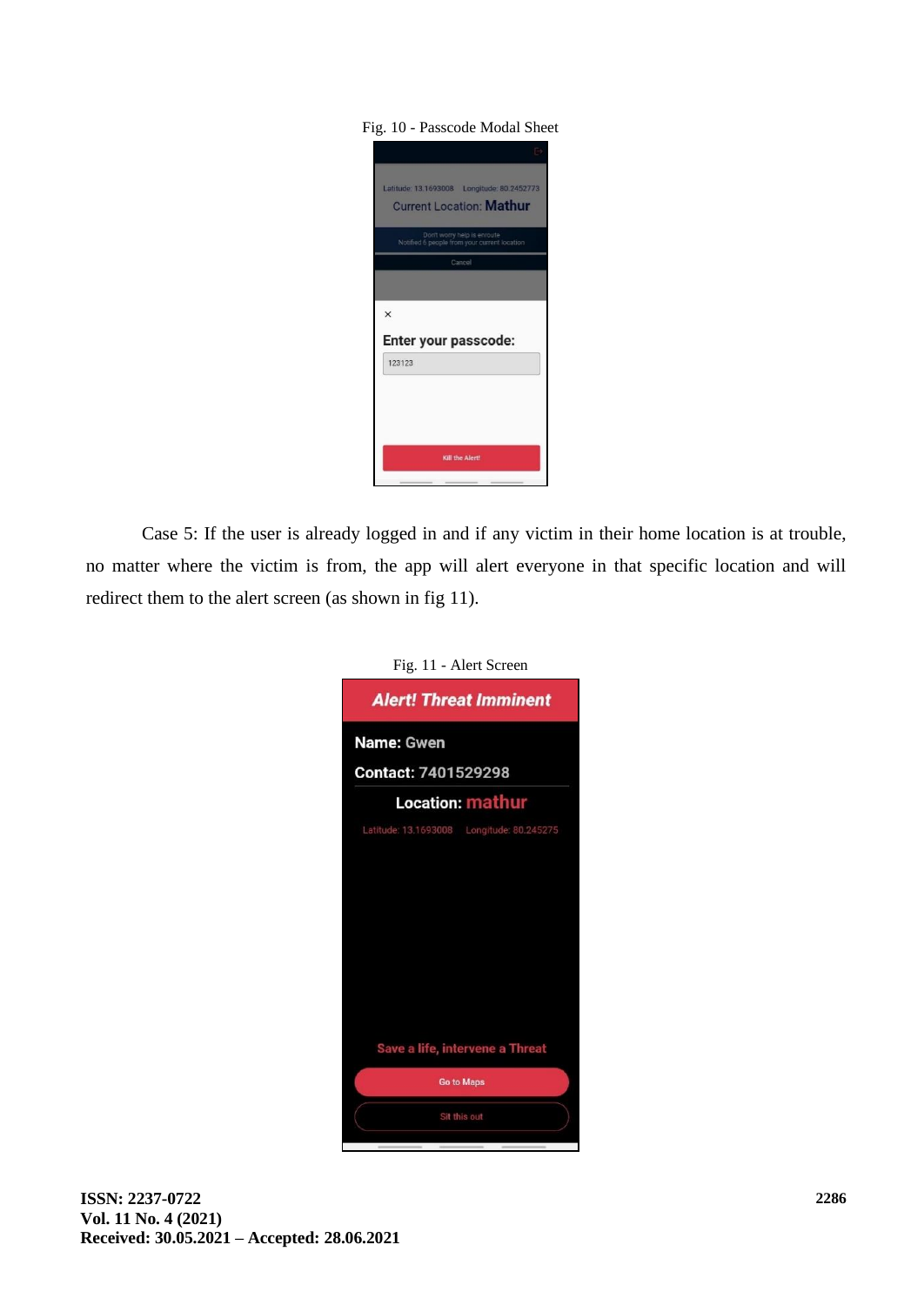The above are the test cases which will be used to render respective pages on the screen.

The home screen has a huge alert button along with the user's live tracked location showing latitude and longitude on the screen. The home screen also has a logout button at the top-right. In times of distress, the victim can press the alert button once and their name, contact number along with their location will be live streamed to the sentinels in that specific area where the distress has been signalled.

The alert screen will have the victim's details and their live location tracked along with a ready to use in-built map in just a click away of "Go to Maps" button as shown in fig 11. The alert screen also shows how many people have reached the scene and whether the police had been informed. When the Go to Maps Button is clicked, the app then redirects the sentinel to the live tracking map screen with both sentinel's and victim's location on map as shown in fig 12.

The app also provides a UI that lets the user know that there is no internet connection by constantly listening to the change in internet connection.



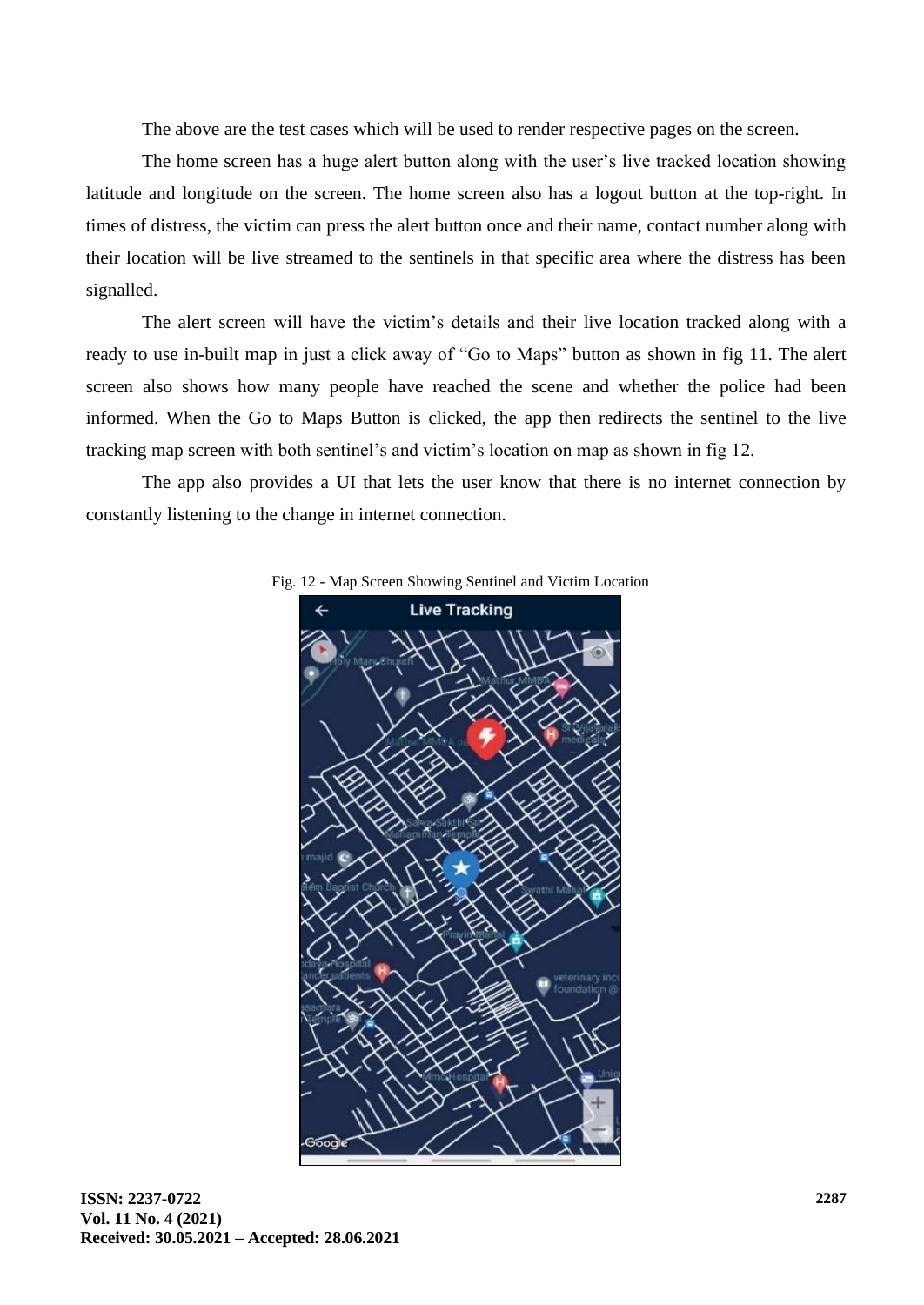When alert button on the home screen is pressed, the victim's current area will be calculated using latitude and longitude of the current location and will be sent to firebase to search the document with the same area name and help is set to true for that specific area. The latitude, longitude and the details of the victim along with their uuid (user unique id) will also be sent to the firebase database.

Then the sentinels of that area will listen to these changes using a stream provider and those details will then be displayed to the users of that specific area. The sentinels can then locate the victim on a live in-built map to help the victim.

The police are informed anyway because the app will alert everyone in the particular area where victim is stuck at, so therefore the police in that area who has the sentinel app will also be alerted.

The victim is the only person who can stop the alert because cancelling the alert requires a passcode which the victim only knows.

The sentinels when presented with the alert screen can navigate to maps and track the victim and intervene for help. The app also detects which sentinels reached the scene by calculating the distance between sentinel's and victim's latitude and longitude using the haversine formula. So, therefore when a sentinel is 10 meters near the victim, their user unique id is collected in the records collection under the area name as the document.

The distance is calculated by using the following function:

The function takes the victim's and sentinel's latitude and longitude as the input. The function then checks whether no latitude or longitude is null. The formula the function uses is given below.

# Distance  $=r * c$

Where r is the radius of the earth. (Here, the r value as 6371 to get back the distance in kilometers.

And c = 2 \* atan2( $\sqrt{a}$ ,  $\sqrt{1-a}$ ), where a = (sin(lat2-lat1/2))^2 + (sin(long2-long1/2))^2 \*  $cos(lat) * cos(lat2)$ 

Here, lat1 and lat2 in cos function is taken in radians.

lat 1 and long1 is the latitude and longitude of the victim respectively whereas lat2 and long2 are the coordinates of the sentinel.

When the sentinel distance is less than 5 km from the victim, the application then makes a record of the sentinel's details in the backend for future references.

The app also keeps a track of how many people reached the scene by incrementing the count field in the records collection when each sentinel reaches the scene. This can be very useful in investigating the case in the future with a handful of witnesses.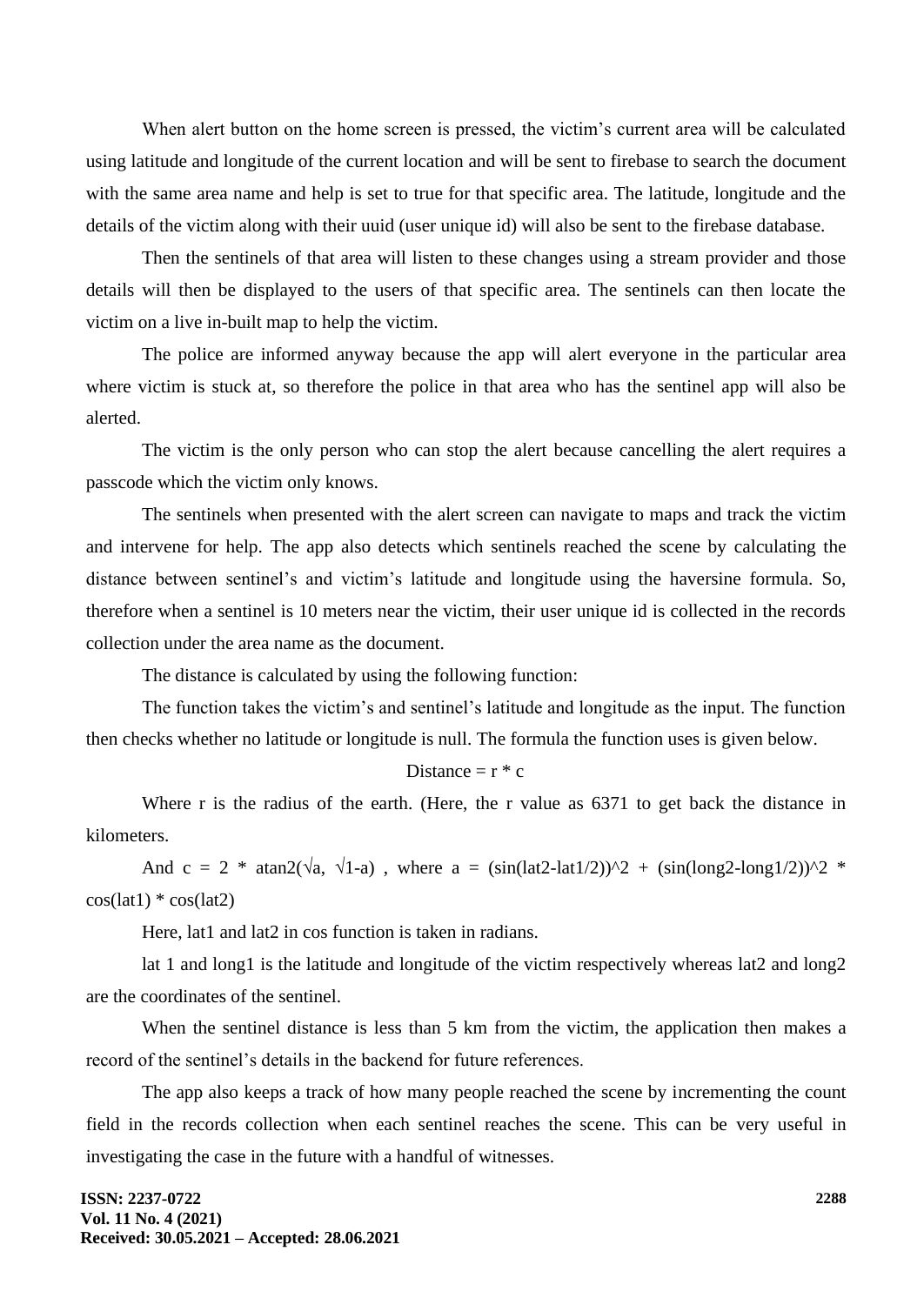#### **5. Result and Analysis**

The result can be concluded by analyzing the test cases. First case is that when the family, friends and police are all away from the victim at the time of distress at least a minimum of 20 km or worse case way more than that. So even if the victim decides to send an SOS Alert to the pre – registered contacts, it will be too late for them to reach the scene on time which decreases the probability of surviving for the victim. As for every 1 minute delay, the probability decreases by 1%. The second test case is that when the victim has the sentinel app and starts an alert, the people's response time would be way faster than the other ways. Every single one in the region will be alerted and everyone will be aware how many people have reached the scene and whether the information has reached the police. As seen in Fig.13, with the increased response time, it dramatically increases the survivability rate along with it.



Fig. 13 - Survival Probability vs Response Time (Sentinel vs Other Apps)



From the following fig.14, it is safe to say that whoever is nearby can reach the victim as faster than the others and can prevent the threat from happening.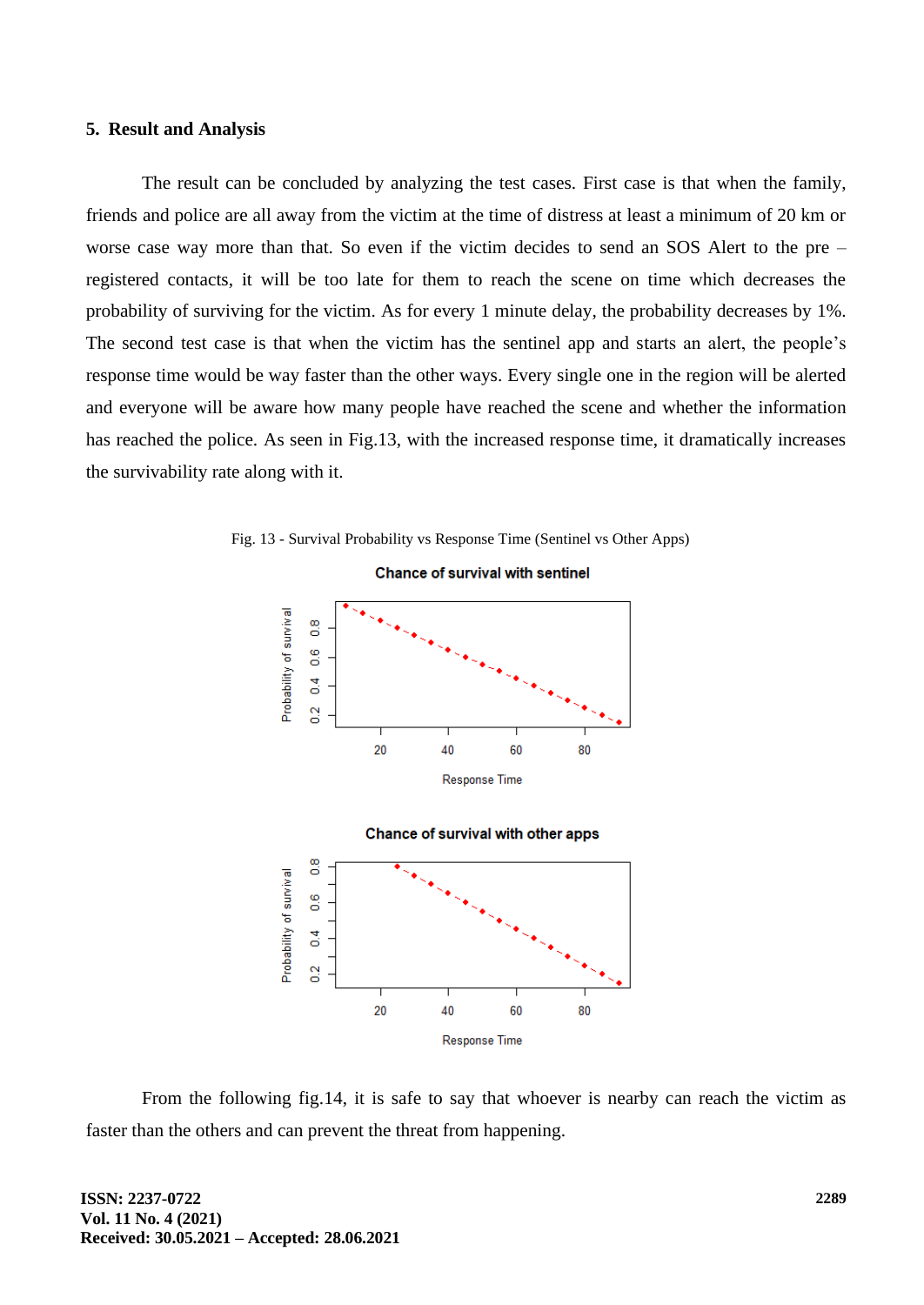#### Fig. 14 - Visualization of Potential Crime Scene with Sentinels Nearby



It is clear that sentinel A is nearer to the victim than other sentinels. So sentinel A can reach the scene first and verify that it's not a fake call. If 3 sentinels vote that it is a false alarm, then the distress will automatically be cancelled and all their details will be stored in the backend database for future references. Unlike other apps, the sentinel app not only alerts the family, friends and police but also everyone in the area to get all the help one can get.

| Apps            | <b>Metrics</b>       |                      |               |                                             |                      |                          |
|-----------------|----------------------|----------------------|---------------|---------------------------------------------|----------------------|--------------------------|
|                 | <b>Response Time</b> | <b>Survival Rate</b> | In-Map option | Pass<br>message<br>stored<br>to<br>contacts | Location<br>Accuracy | No<br>internet<br>option |
| <b>SENTINEL</b> | $10 \text{ mins}$    | 95%                  | Yes           | Yes                                         | High                 | Yes                      |
| <b>IPROB</b>    | 25 mins              | 80%                  | No            | Yes                                         | Medium               | No                       |
| <b>SCIWARS</b>  | 30 mins              | 75%                  | No            | Yes                                         | Medium               | No                       |
| ISAFE           | 20 mins              | 85%                  | No            | Yes                                         | Medium               | No                       |
| ABHAYA          | $25 - 30$ mins       | $75% - 80%$          | No            | Yes                                         | Medium               | No                       |
| LIFECRAFT       | 35 mins              | 70%                  | No            | Yes                                         | Low                  | Yes                      |

|  | Table 1 - Evaluation Metrics of Sentinel vs Other Apps |  |  |  |  |  |
|--|--------------------------------------------------------|--|--|--|--|--|
|--|--------------------------------------------------------|--|--|--|--|--|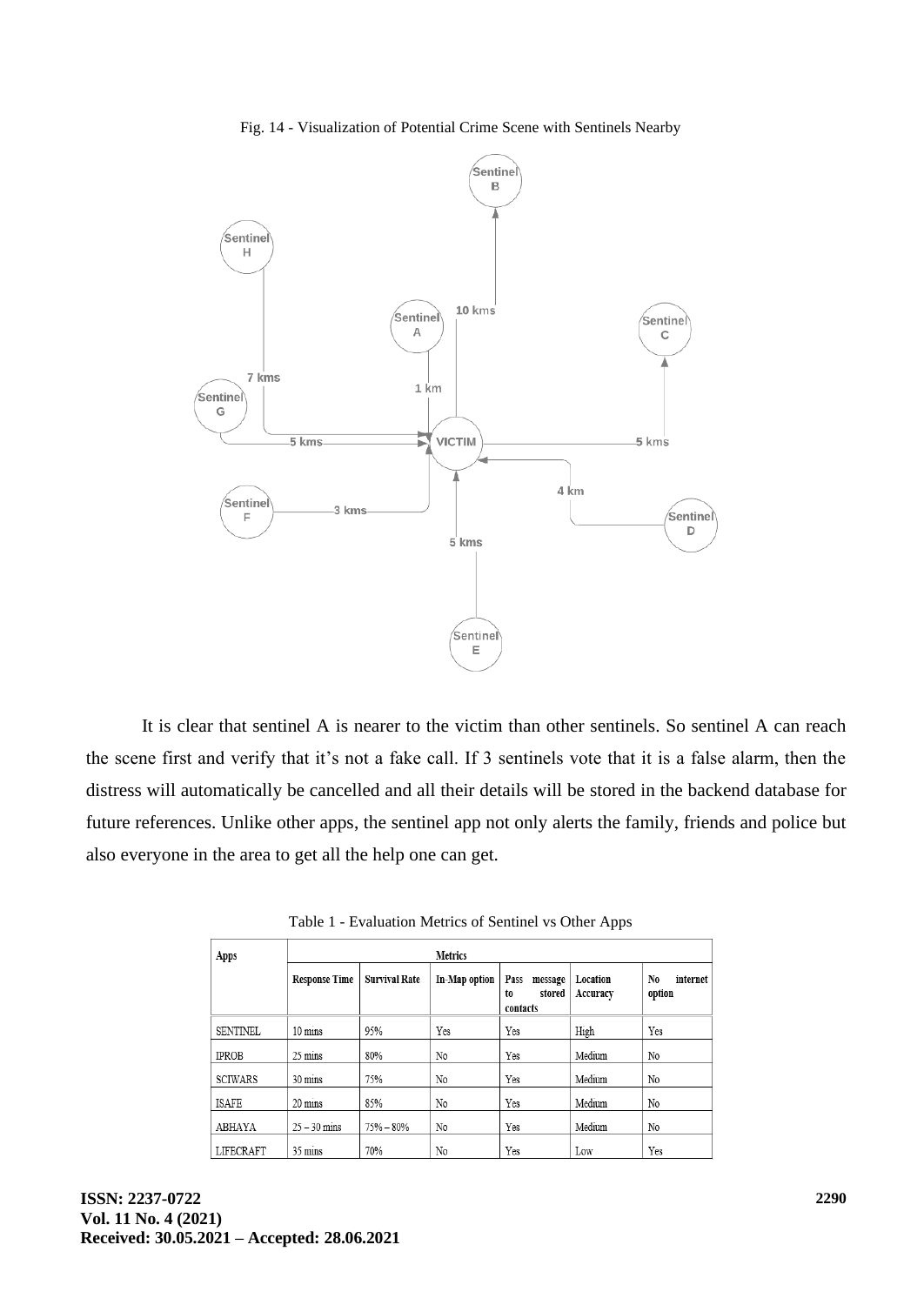From Table. 1, it is clear that Sentinel performs better than the comparative applications developed for this very purpose. The survival rate of Sentinel app stands at 95% since the response time is relatively faster when compared to other apps. So, therefore the response time is inversely proportional to survivability rate. isafe is the second app which has the high survivability rate with 85% survival rate whereas abhaya and iprob starts with a 80% survivability rate. The rest of the apps are at below 80% since the location are sent as a SMS message. The guardian has to reopen the new messages with location update again and again to get the location of the victim which takes up the time and also it is the same case for isafe app but the messages are sent with a google maps link which will make the response time lesser when compared with other apps excluding sentinel.



From Fig.15, it is clear that the sentinel app can respond in 10 mins as for other apps it takes about at least a minimum of  $25 - 30$  mins to respond in action.

The Sentinel application has the highest survival rate in accordance with response time.

# **6. Conclusion and Future Work**

The Sentinel App is developed for the safety concern of women and young children. The app ensures that the victims get help as soon as possible by alerting everyone in that particular area where the problem is. This app ensures that the details of the victim is shared to everyone in that area along with the live streamed location of the user with a in-built map so as to not to waste time with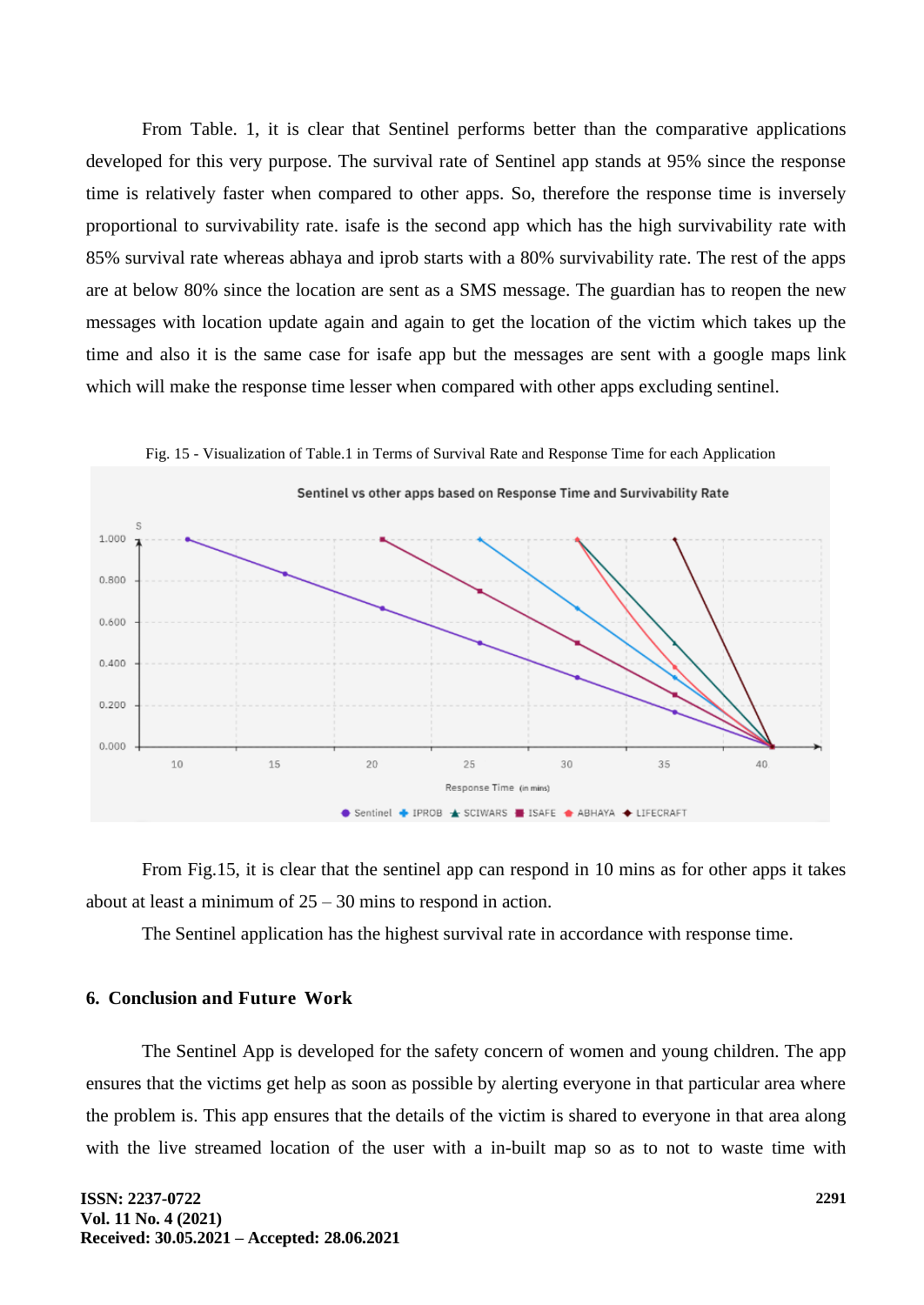redirecting to different apps while on rescue. The app also notifies the victim how many people are notified so that the victim is informed that the help is on their way and as soon as a sentinel reached the victim, their details is also collected for a proof that they were on scene. Thus, this app provides an easy to use interface and reliable platform for ensuring their safety. Therefore the women and children can walk alone even in the darkest nights without any fear.

Sentinel App can be further developed to have a livestreaming video option as soon as the victim presses the alert button so that we can enable sentinels to pre watch what the situation is about and come prepared. The live streamed video then saved in the database for investigation purpose.

#### **References**

Dongare Uma, Vyavahare Vishakha and Raut Ravina, "An Android Application for Women Safety Based on Voice Recognition", Department of Computer Sciences BSIOTR wagholi, Savitribai Phule Pune University India, *International Journal of Computer Science and Mobile Computing (IJCSMC), 4*(3), 2015.

Magesh Kumar.S and Raj Kumar.M, "IPROB – Emergency Application for Women", Department of Computer Science Sree Krishna College of Engineering Unai Village Vellore (TN) India, *International Journal of Scientific and Research Publications, 4*(3), 2014.

Vaijayanti Pawar, Prof. N.R. Wankhade, Dipika Nikam, Kanchan Jadhav and Neha Pathak, "SCIWARS Android Application for Women Safety", Department of Computer Engineering, Late G.N.S.COE Nasik India, *International Journal of Engineering Research and Applications,* 4(3), 2014.

Bhaskar Kamal Baishya, "Mobile Phone Embedded with Medical and Security Applications", Department of Computer Science North Eastern Regional Institute of Science and Technology Nirjuli Arunachal Pradesh India, *Journal of Computer Engineering,* 16(3), May-Jun. 2014.

Dr. Sridhar Mandapati, Sravya Pamidi and Sriharitha Ambati, "A Mobile Based Women Safety Application (ISafe Apps)", Department of Computer Applications R.V.R & J.C College of Engineering Guntur India, *IOSR Journal of Computer Engineering,* 17(1), Jan – Feb.2015.

S. Juhitha, M. Pavithra, E. Archana, 'Design and Implementation of Women Safety System Using Mobile Application in Real-Time Environment', *International Journal of Research in Engineering, Science and Management,* 3(4), April-2020.

Sakthi Prabha R, 'Real Time Safety System for Women', *ARPN Journal of Engineering and Applied Sciences.*

Dantu Sai Prashanth, Gautam Patel, B. Bharathi, 'Research and development of a mobile based women safety application with real-time database and data-stream network', *International Conference on Circuit, Power and Computing Technologies (ICCPCT)*

Dhruv Chand, Sunil Nayak, Karthik S. Bhat, Shivani Parikh, Yuvraj Singh, Amita Ajith Kamath, *'A mobile application for Women's Safety: WoSApp'*

Ravi Sekhar Yarrabothu, Bramarambika Thota, 'Abhaya: An Android App for the safety of women', *Annual IEEE India Conference (INDICON)*